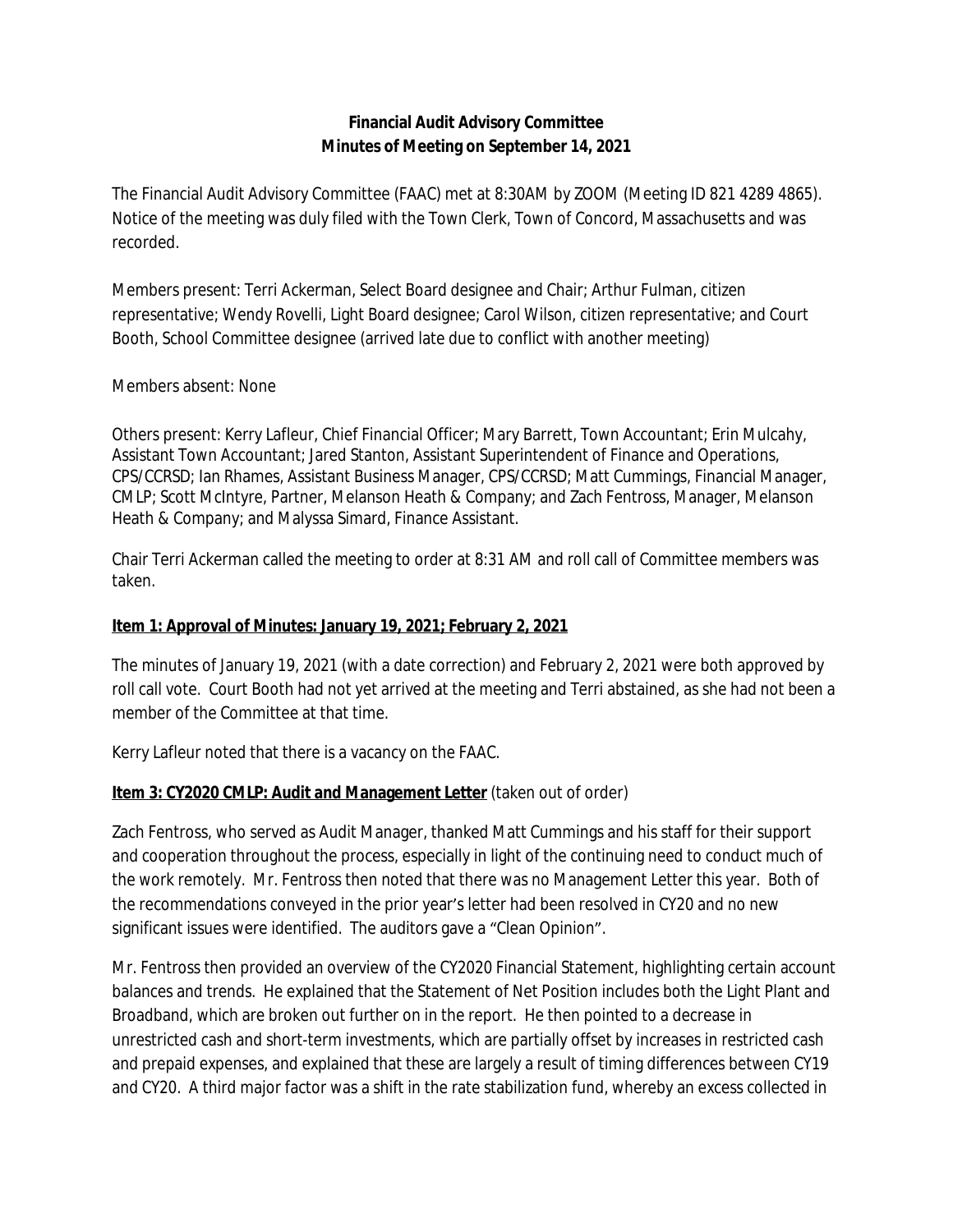2019 was returned to customers over CY2020 through per kilowatt hour charges. Mr. Fentross then noted that 100% of the CMLP's debt will have been paid off in the next nine years and that this is viewed very favorably by rating agencies and other users of the financial statements.

The CMLP's net pension liability decreased by approximately \$589,000, primarily due to investment earnings coming in higher than anticipated and bringing the system to 80% funded, also a favorable position relative to other systems in the State. Net OPEB liability also dropped. Mr. Fentros did note that these figures were as of 12/31/2019, so prior to the effect of COVID on market conditions.

Mr. Fentross then moved to Revenues and Expenses, first comparing a \$560K drop in electric sales to a \$402K reduction in cost of purchased power. This resulted primarily from significantly reduced usage by commercial and industrial customers while residential usage increased only slightly during the first several months of the COVID pandemic. He also pointed out that the Light Plant does not know what the cost of purchased power will actually be when budgeting and setting rates. This resulted in an "overcharge" of approximately \$1,000,000, which will be given back to customers in the subsequent cycle. Mr. Fentross explained that this ebb and flow is not unusual. It was suggested that the Light Plant find a way to explain this to customers, perhaps via an insert with bills.

In response to questions by Art Fulman and Wendy Rovelli, Mr. Fenross explained that in a normal year, the labor cost for linemen working in the field to maintain and improve the distribution system can be capitalized, then expensed over time through depreciation charges. During CY2020, these workers remained on the payroll, but compensation costs for time not spent in the field must be expensed in the current year.

Ms. Rovelli also asked about a reduction in cash on hand relative to annual operating expense. Mr. Fentross replied that the ratio has dropped, but it is not particularly concerning, especially when prepaid expense is taken into account--this increased by approximately \$1.3 million. Matt Cummings added that the Light Plant is currently conducting a cost of service study to assist in future rate setting exercises.

## **Item 2: FY20 CCRSD: Audit & Management Letter**

Scott McIntyre reported that the School District audit went very well, with books and records found to be in good order, and all key accounts reconciled in a timely manner, resulting in a "clean audit".

Focusing first on liabilities, he indicated that both net pension and net OPEB liabilities are lower than most Towns and school districts in the State. The District's net pension liability decreased some \$3,000,000 from the prior year due to higher investment earnings than projected when the actuary set the applicable discount rate at 7.7%. Investment earnings were also higher than anticipated on the OPEB side, but funds are invested differently here and the actuary had reduced the applicable discount rate, the combination of which increased net liability by about \$500,000. While it is important to recognize these liabilities exist, Mr. McIntyre does not consider them to present any real concern. Ian Rhames added that reported valuation of OPEB and other invested funds is very sensitive to the timing of that valuation relative to shifting investment market conditions.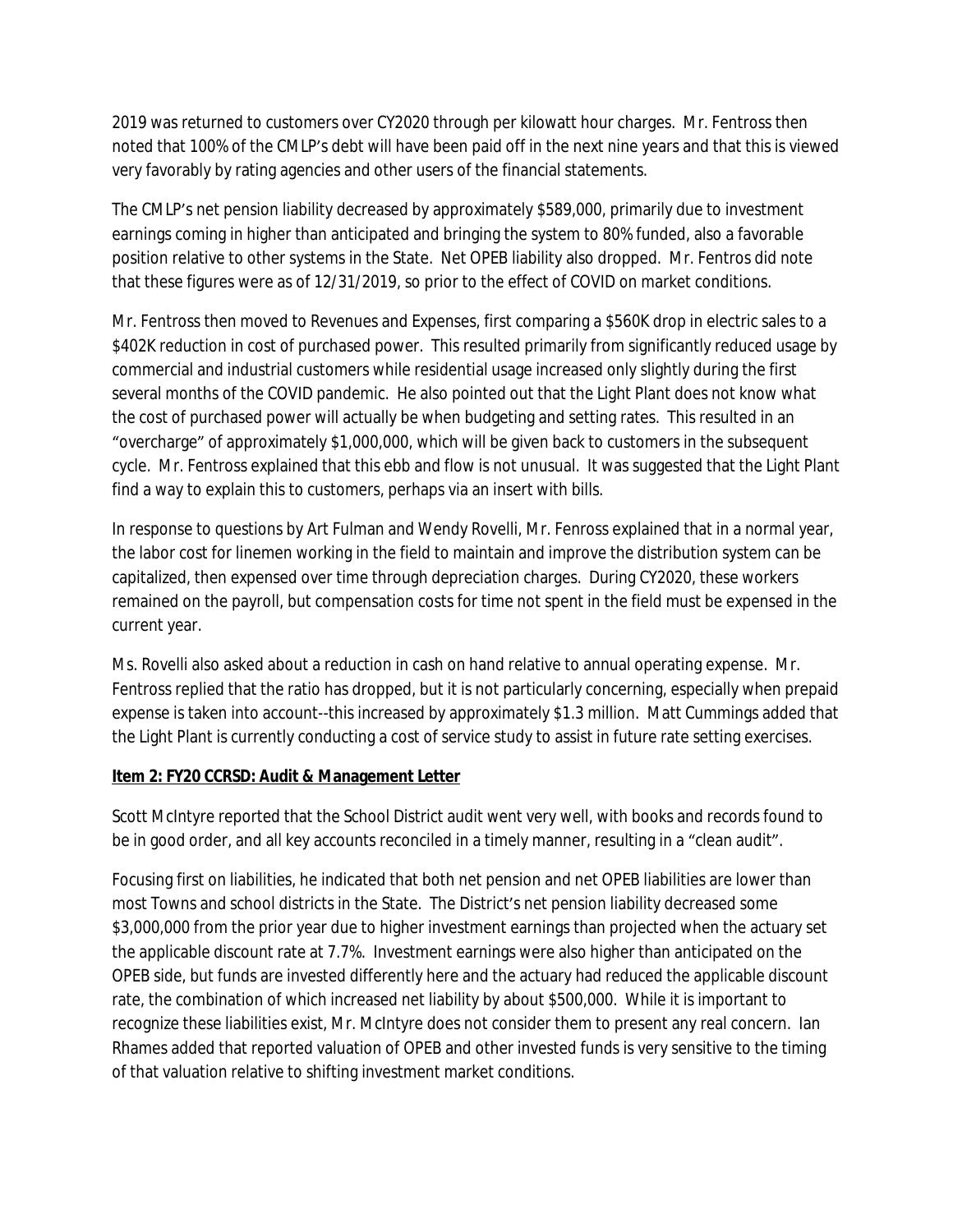Mr. McIntyre then referenced Bonds payable. For FY20 the current payment was \$2.9 million. The District refinanced approximately \$22 million of its long-term debt, thus reducing future annual payments.

Mr. McIntyre next drew attention to the General Fund Balances. Here \$1.742 million is restricted to future debt service and \$300K will be applied to the FY21 operating budget. After accounting for encumbrances and other small amounts, the unassigned fund balance stood at \$1,742,528, just under the maximum 5% that would be allowed under state law.

Moving to the Management Letter, Mr. McIntyre indicated that one of two recommendations from the prior year had been resolved in FY20. The other, which was essentially to better distinguish between accounts payable and encumbrances, remained an open issue at year end and the audit team worked with the District to reclassify items according to applicable definitions.

Both new recommendations related to preparation for new GASB rules. The first (GASB 84) is effective in FY21 and relates to fiduciary responsibilities when classifying agency funds as general or special revenue funds, or possibly a custodial fund. The second (GASB 87) concerns changes in the way lease activities are treated in financial reporting, whether the District acts as lessee or lessor.

In response to a question from Court Booth, Mr. McIntyre explained that GASB 84 does not really change amounts; it's more a matter of which column certain affected amounts would be placed in on the financial statement. Mr. Booth then asked if there were any such thing as an *uncommitted* stabilization fund. Mr. McIntyre explained that "committed' here refers to how permitted uses for the funds being set aside are defined. As an example, he pointed to a relatively small stabilization fund that the Town includes in its unassigned fund balance precisely because there are no specific constraints on its use.

## **Item 4: Status Update: FY21 Audits, Town and CCRSD**

Mr. McIntyre expects his team will be in the Town House in early November, with some of the work to again be done remotely. They will need updated capital asset information to make decisions about what the audit will entail. He also noted that obtaining the OPEB report has been a challenge in recent years and hopes it will be available sooner this time around.

Mr. Rhames commented that the CCRSD audit typically trails the Town by about two weeks and that some preliminary work is already underway.

## **Item 5: Review of Work Plan/ Calendar**

Kerry Lafleur will draft reports covering the CCRSD FY20 Audit and the CY20 CMPL Audit to be reviewed by the FAAC prior to being presented to the School Committee and Select Board. The Committee tentatively set its next meeting for 8:30 AM on Tuesday, October 19<sup>th</sup>. (This date was later confirmed.)

## **Item 6: Other Business**